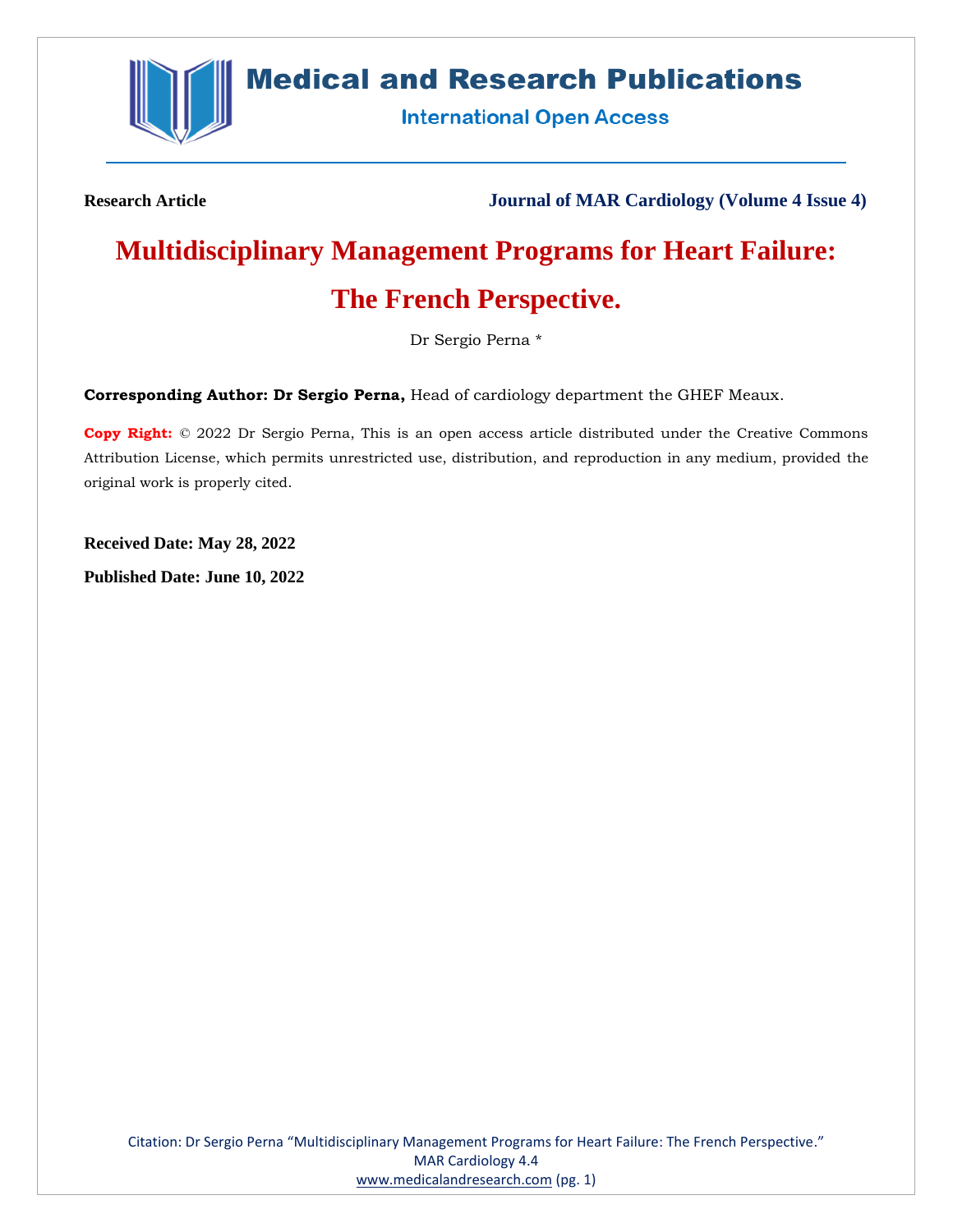The 2021 guidelines of the European Society of Cardiology for the management of heart failure with impaired LVEF list eight class I interventions (Evidence and/or general agreement that a given treatment or procedure is beneficial, useful, effective), with a level of evidence A (resulting from multiple randomized clinical trials or meta-analyses). (1)

Four of these eight class IA recommendations relate to drugs (ACEI/ARNI, Beta blockers, ARM, SGLT2- I), two relate to implantable devices (ICD and CRT, for selected patients) one to physical exercise rehabilitation, and a class IA recommendation concerns the "Multiprofessional management of the disease". (TAB I)

The objective of this article will be to illustrate the concept, relatively new in its centrality, of "Multi professional management of chronic heart failure" and to propose specific methods of implementation for the organization of the healthcare offer. in France.

Multi professional management of chronic heart failure: its reasons for being.

It is widely recognized that, beyond the optimization of pharmacological treatments and implantable devices, it is necessary to pay attention to how this care is deployed (2-4).

According to ESC definitions, multi-professional heart failure management programs aim to ensure that patients have the right investigations, an accurate diagnosis, adequate and evidence-based therapy, education, and appropriate follow-up. The optimal implementation of a multiprofessional heart failure management program requires a multidisciplinary team active throughout the heart failure patient's trajectory, from the onset of the disease, through critical episodes, periods of apparent stability, up to its terminal stages (1).

Multiprofessional management of chronic heart failure: a concept to be applied in the different realities, national and local.

While a high level of evidence exists on the improvement in all-cause mortality obtained by the implementation of PMM-IC (5), these programs can be heterogeneous in terms of content, intensity, stakeholders (6,7). It is therefore recognized that the organization of a PMM-IC must be specific to each health system, to the available resources (infrastructures, centers, staff, funding), to the administrative policies, and adapted to the specificities of each patient (1).

Heart failure management program: the key points according to the ESC 2021 Recommendations

Citation: Dr Sergio Perna "Multidisciplinary Management Programs for Heart Failure: The French Perspective." MAR Cardiology 4.4 [www.medicalandresearch.com](http://www.medicalandresearch.com/) (pg. 2)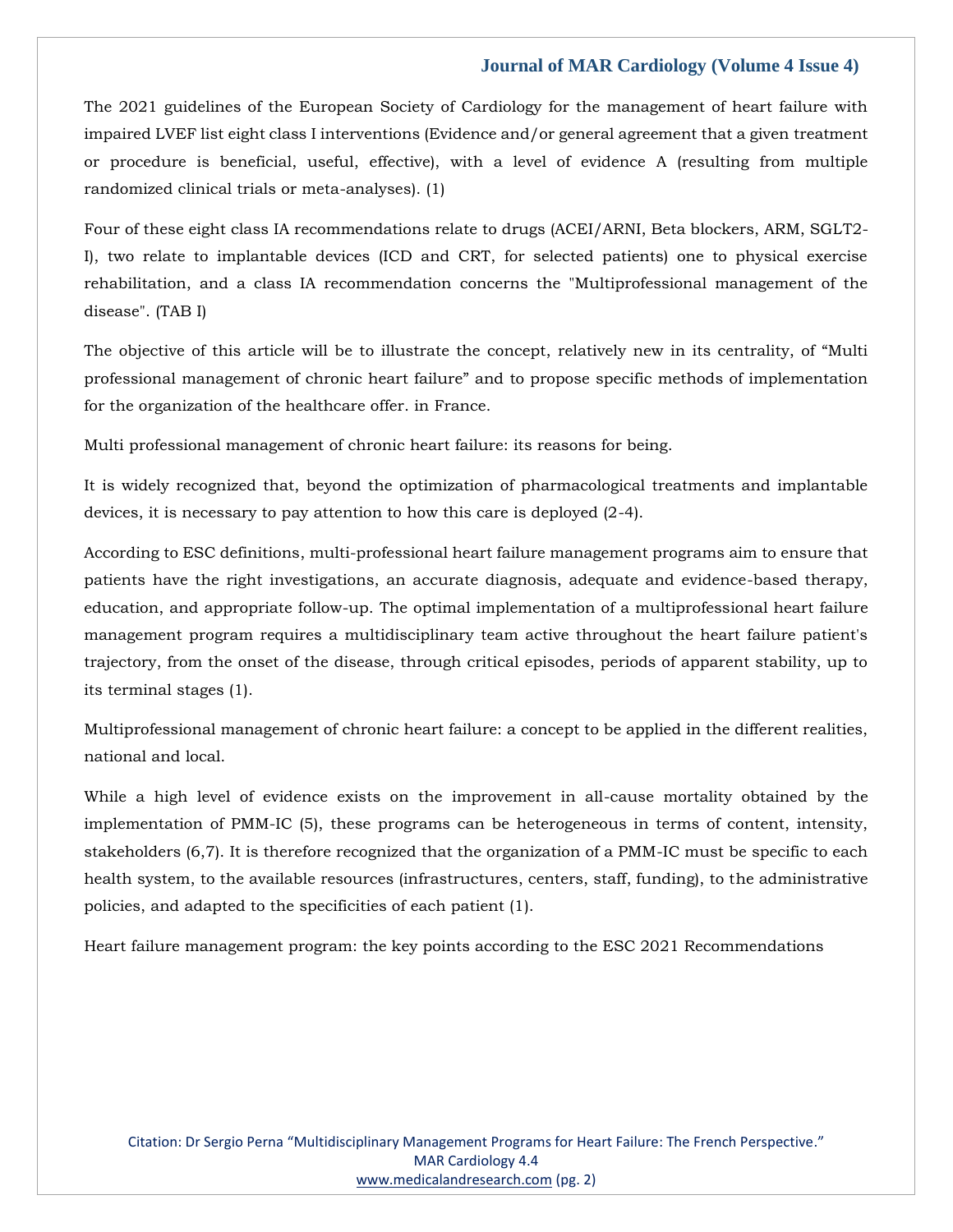#### **CHARACTERISTICS of a Multiprofessional Heart Failure Management Program:**

- Centered on the patient/individual; Multidisciplinary
- Its focus is flexible and includes:

a) prevention of disease progression; b) symptom control.

c) maintaining the patient in the preferred place of care in the end stages of heart failure.

- competent and well-trained staff.
- encouraging the patient/caregiver to understand and manage their condition.

#### **COMPONENTS of a Multiprofessional Heart Failure Management Program:**

- Optimized management: lifestyle, drugs, implantable devices.
- Patient education, with particular attention to self-care and symptom management.
- Offer of psychosocial support to patients and family caregivers.
- Follow-up after discharge from hospital (ambulatory, home visits, telephone assistance, remote monitoring);
- Ease of access to the health system, in particular to prevent and treat decompensation.
- Evaluation (and appropriate reaction if necessary) of a modification unexplained weight, or nutritional or functional status, quality of life, sleep disturbances, psychosocial problems, or other findings (for example, laboratory tests);
- Access to advanced treatment options, supportive or palliative therapies.

### **TOOLS for optimizing the patient journey and specific to the healthcare offer in France.**

Under the impetus of the health authorities, new programs and new professional figures are emerging and developing in France. It is possible to see it as tools to be deployed in a coordinated way, and ideally within the framework of a process of global management of these patients, aiming to structure itself in the form of a PMM-IC and achieve the objectives (TAB II).

In 2007: Therapeutic education programs in chronic disease, which expresses the need to reinforce, in a multidisciplinary way, the management of patients with heart failure (HAS-INPES 2007 methodological guide Available online at https:// www.has-sante.fr/upload/docs/application/pdf/etp\_- \_guide\_version\_finale\_2\_pdf.pdf on 15/5/2022).

In 2010: The 2010 "border" Circular makes it possible to reassess patients with chronic heart failure in the context of day hospitalization, for assessment, deployment of therapeutic education, or specific treatments infusions). The infusions of the contract of the contract of the infusions).

Citation: Dr Sergio Perna "Multidisciplinary Management Programs for Heart Failure: The French Perspective." MAR Cardiology 4.4 [www.medicalandresearch.com](http://www.medicalandresearch.com/) (pg. 3)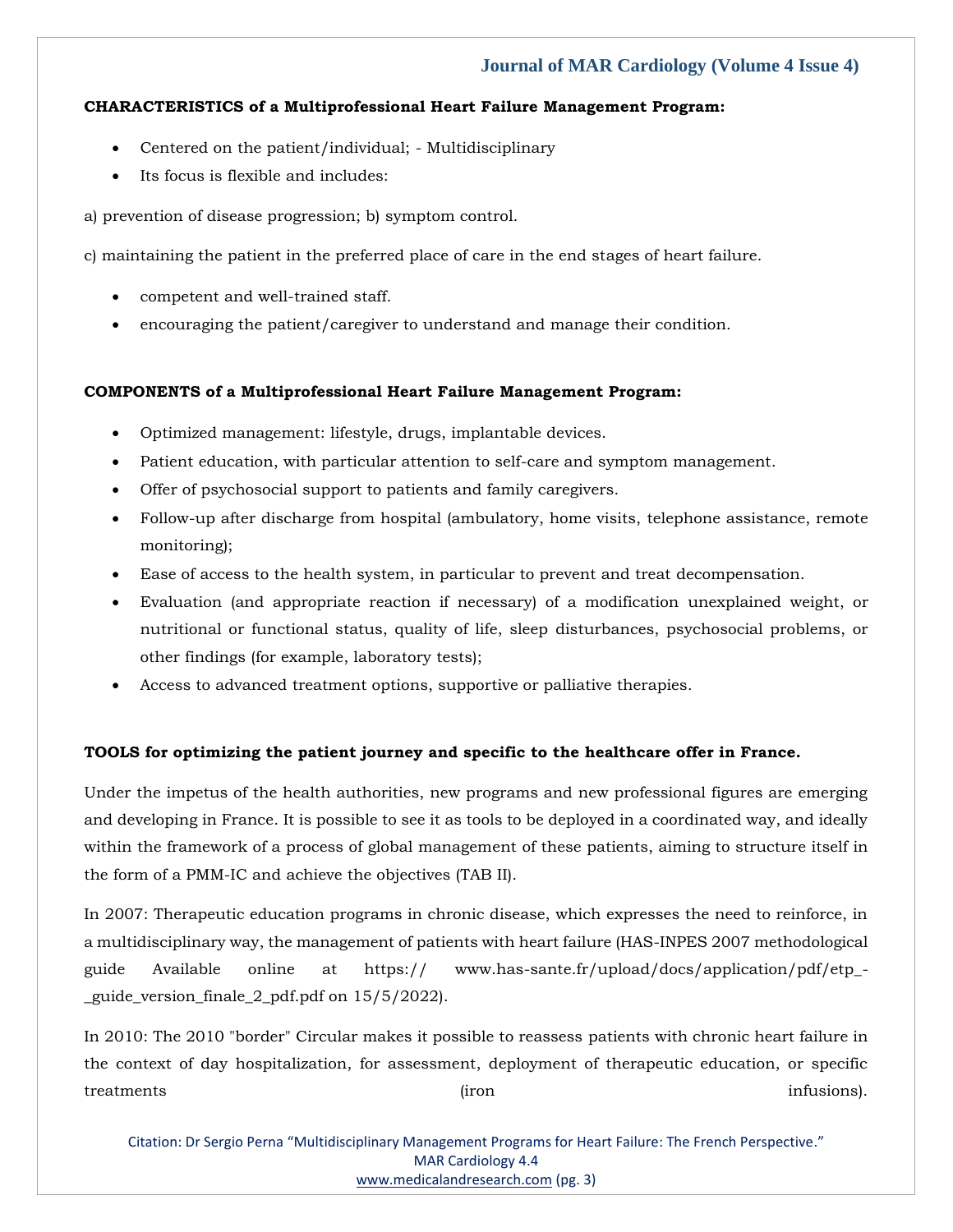https://www.atih.sante.fr/sites/default/files/public/content/982/Ins\_frontiere\_2010.pdf available online on 15/5/2022

In 2013: Support program for returning home (PRADO). First at the level of a few pilot departments, then generalized, the CPAM offers one, to patients hospitalized for heart failure. https://www.ameli.fr/sites/default/files/Documents/3920/document/suivi-decompensationexperimentation\_assurance- Maladie.pdf available online on 05/15/2022

In 2017: Semi-Urgent Consultation for Heart Failure: In Ile de France, on the initiative of the ARS, the Cardiology Services of the ARS are invited to organize the Semi-urgent Consultation for Heart Failure,

In 2019: Cooperation protocol "Telemonitoring, titration consultation and unscheduled consultation, with or without telemedicine, of patients treated for heart failure, by a nurse" published in the Official Journal (https://www.legifrance.gouv.fr/download/pdf?id=w7IOLPaagUUCaZ7Kuw5A ZJyAQaVA5usIDgF2rB4vOkU=, available online on 15/5/2022)

This protocol provides a framework for delegating the monitoring and adaptation of heart failure treatments to nurses trained in this protocol.

Between 2018-2021: As part of the ETAPES experience, then from 1/7/2022 under common law, remote monitoring of heart failure is supported https://solidarites-sante.gouv .fr/soins-et- Maladies/prises-encharge-specialisees/telesante-pour-l-acces-de-tous-a-des-care-a-distance/article/la-telesurveillanceetapes available online at 15/5/2022

In 2021: ARS Ile de France granted funding for the creation, by the Cardiology Departments, of a consultation for titration of basic treatment for heart failure, the creation or maintenance of a semiurgent consultation for heart failure,the creation of an IDEC position in the heart failure sector.

The structuring of a Multi professional Heart Failure Management Program.

Multi professional management programs for heart failure are a tool for managing the complexity of these patients and their care. Table 3 helps to give an overview of the needs of these patients, in terms of cardiological and extra cardiological treatment, long-term support and reoperation in the event of progression.

Ideally, each Center for the management of chronic heart failure must prepare upstream the responses to be provided to the expected needs of these patients, activate the existing specific monitoring programs financed by the Health Insurance, and create and formalize the gateways with both non-cardiologist specialists for the management of the typical comorbidities of these patients, and referral cardiology centers.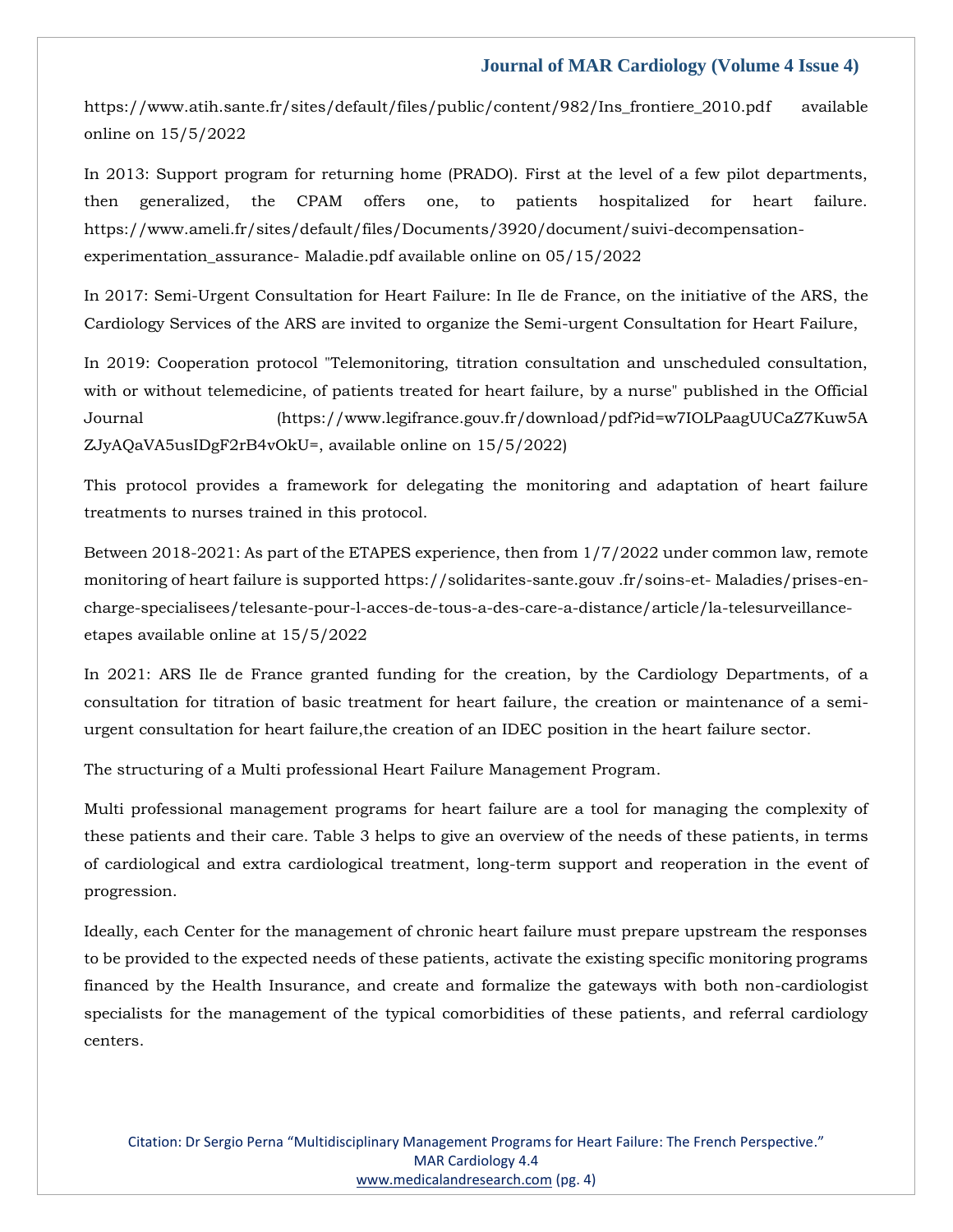These elements will represent a frame of reference that will make it possible, for each patient, to develop a flexible and personalized multiprofessional management protocol, which therefore takes into account the systematic requirements of patients with heart failure, and individual requirements, but typical and frequent, by creating in anticipation, gateways and support circuits.

#### **TAB I**

Interventions listed in class I A in the management of heart failure with impaired LVEF (according to (1)

I: pharmacological interventions

- a) ACEI/ARNI
- b) Beta blockers
- c) Aldosterone receptor antagonists
- d) SGLT2I

II: Implantable devices (for selected patients)

- a) ICD
- b) CRT
- III: Exercice Réhabilitation
- IV: Multi-professional disease management.

#### **TAB II**

- Tools for optimizing the patient journey and specific to the healthcare offer in France.
- Support program for the return home of hospitalized patients (PRADO);
- Heart Failure Day Hospital;
- Semi Urgent Consultation for Heart Failure
- Remote monitoring of heart failure
- Therapeutic Education Program in Heart Failure
- Cooperation protocol "Remote monitoring, titration consultation and unscheduled consultation, with or without telemedicine, of patients treated for heart failure, by a nurse »
- Advanced Practice Nurse
- IDE Coordinator of the heart failure sector.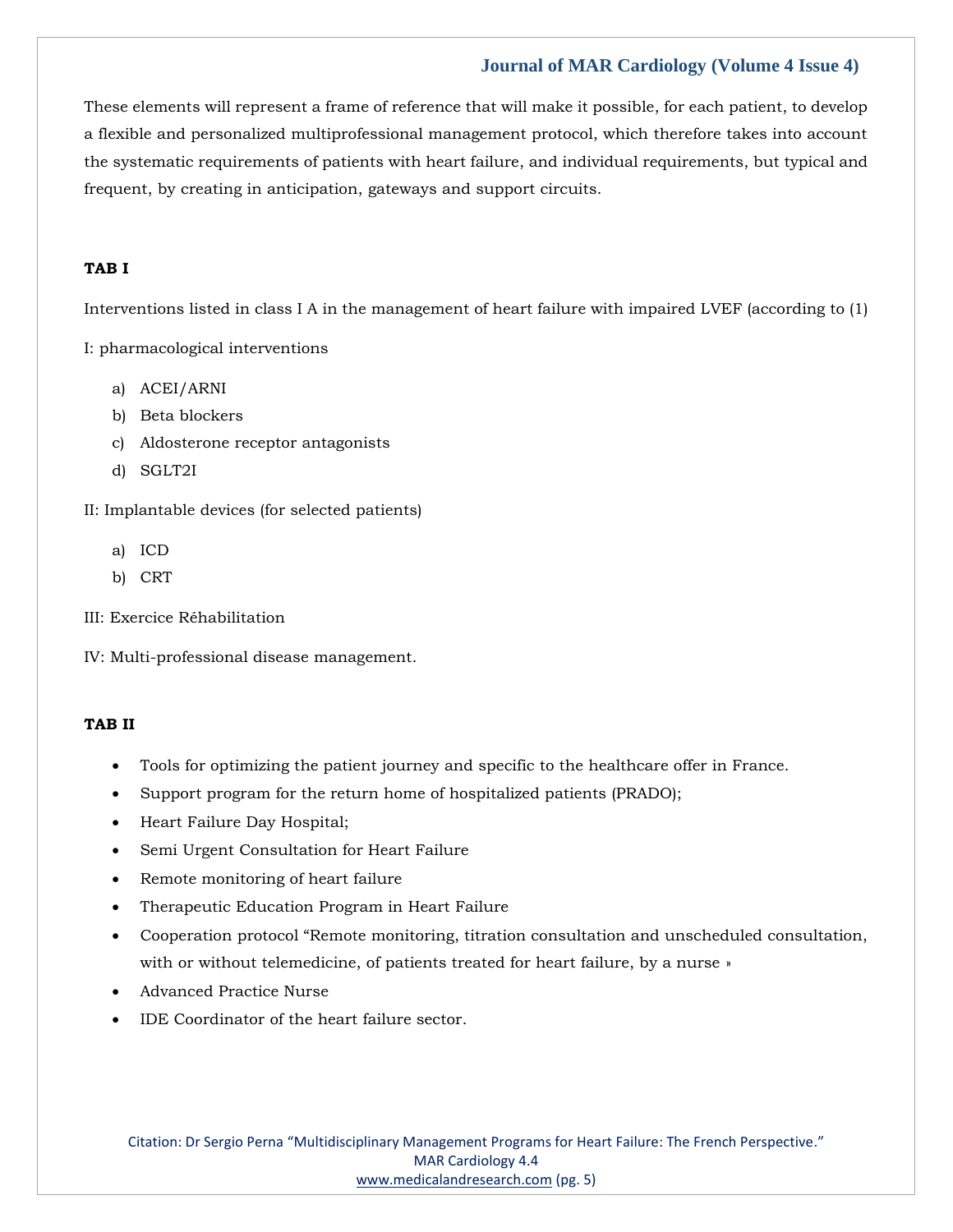### **TAB III**

Considerations for Creating an Individualized Multi-Professional Chronic Heart Failure Management Program

#### **Professional Needs Program Condition Concerned**

Coordination of actions ci Generalized IDEC nurse coordinator below

#### **Long-Term Systematic Monitoring and Monitoring Actions:**

Background treatment titration Early follow-up consultation Personalized follow-up at home Remote follow-up Systematic monitoring; special treatment (iron iv) Therapeutic education Early reaction if decompensation signal Surveillance in EHPAD Optimization of vaccination status Screening for sleep apnea Screening for iron deficiencies Cardiologist; API; nurse delegate on the basis of a cooperation protocol Cardiologist; IPA? City nurses Remote monitoring platforms Multidisciplinary hospital team (cardiologist, dietician, sports educator-physiotherapist) and technical platforms Multidisciplinary hospital or extra-hospital team: Nurse trained in therapeutic education Referent cardiologist (if remote monitoring). Hospital cardiologist (if semi-urgent consultation) Coordinating physician and IDE of nursing homes Titration consultation PRADO

STEPS (common law from July 2022)

Citation: Dr Sergio Perna "Multidisciplinary Management Programs for Heart Failure: The French Perspective." MAR Cardiology 4.4 [www.medicalandresearch.com](http://www.medicalandresearch.com/) (pg. 6)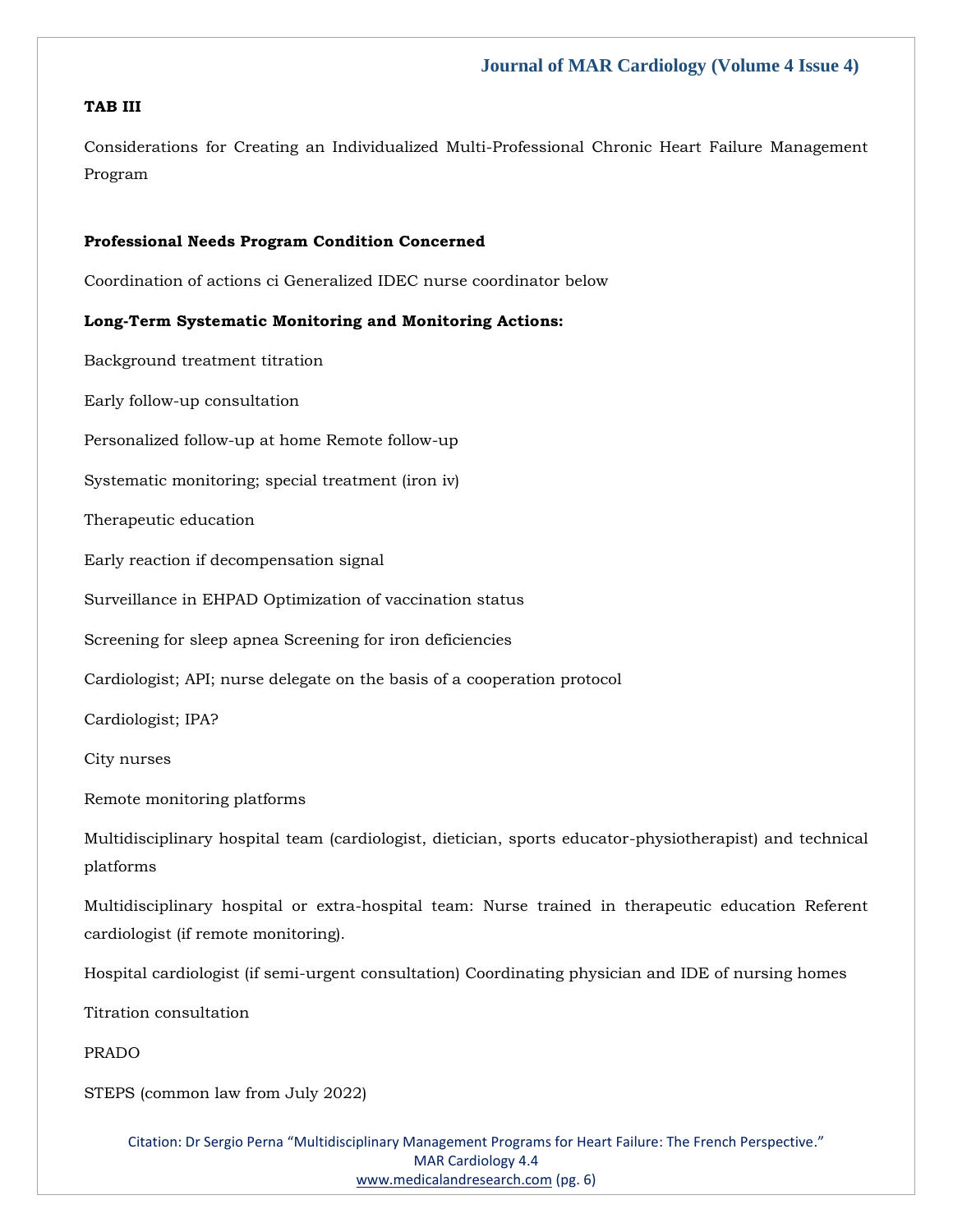Day hospital Therapeutic education Remote monitoring protocol; Semi-urgent consultation Being created (ARS IdF) If LVEF impaired For all heart failure patients If direct return home Under condition of gravity Under condition of complexity For all patients with heart failure and/or their caregivers For all heart failure patients For EHPAD patients for all patients For all patients If LVEF impaired

#### **Specific Or One-Off Actions**

Doctor

Coordinating doctor HPAD, IDEC, Vaccination center

Trained pulmonologist or cardiologist Coordination with Hematologist, Internist, Gastroenterologist

To be defined locally

To be defined locally To be defined locally

#### **Coordinations for the Management of Typical Comorbidities**

Management of renal failure Geriatric assessment Management of diabetes Management of anemia

Palliative care

Cross-sectional imaging Coronary assessment, revascularization Electrical equipment Cardiac rehabilitation

Citation: Dr Sergio Perna "Multidisciplinary Management Programs for Heart Failure: The French Perspective." MAR Cardiology 4.4 [www.medicalandresearch.com](http://www.medicalandresearch.com/) (pg. 7)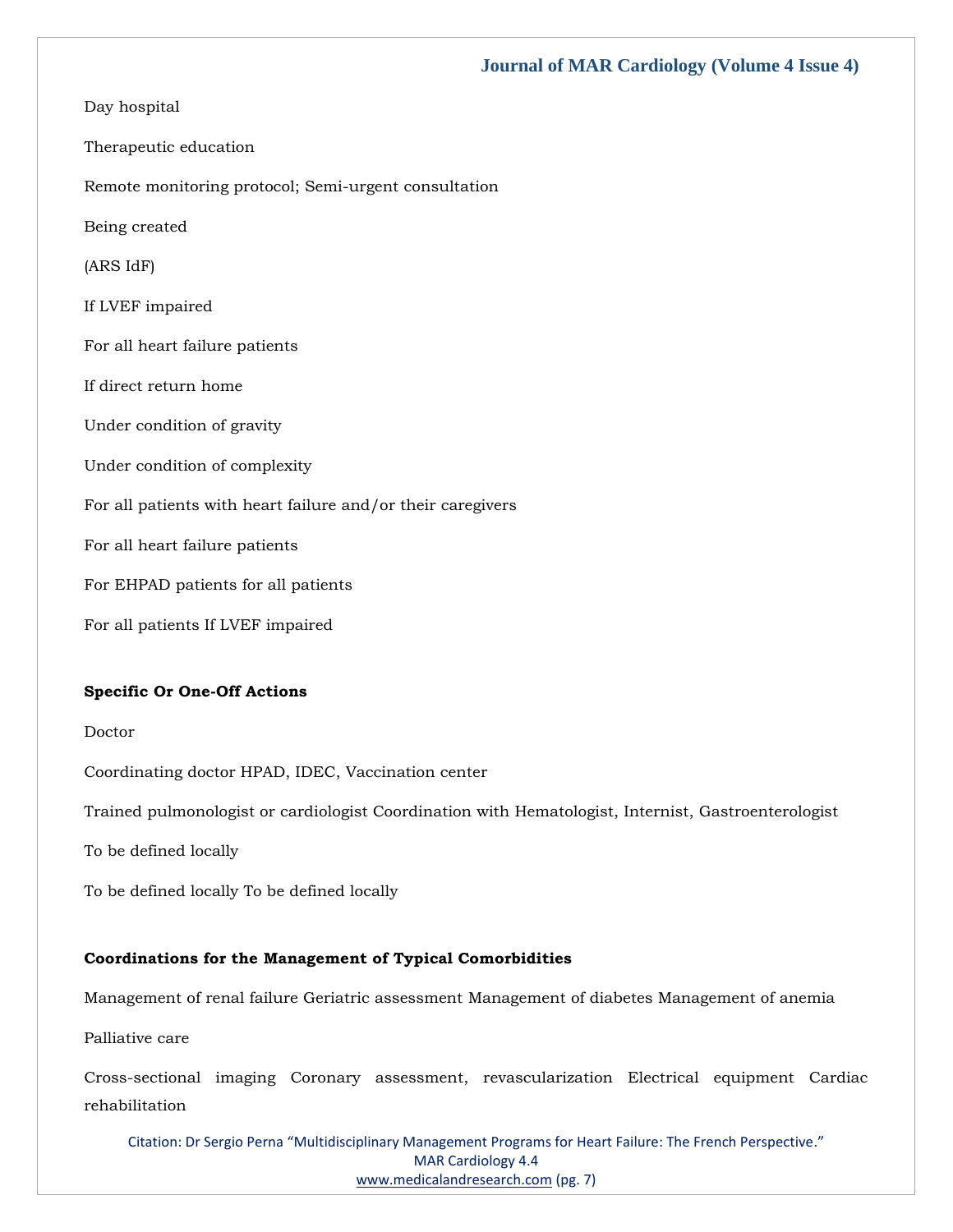Expert center in advanced heart failure

#### Nephrologist

Geriatrician; Mobile geriatrics team Endocrinologist

Hematologist, Nephrologist, Internist

Palliative care team To be defined locally For some selected patients

#### **Coordination and Bridges with Technical Platforms , CT, MRI**

Reference center in interventional cardiology Reference center in Rhythmology Specialized centers (intra- and extra-hospital) Interventional center for mechanical circulatory assistance and heart transplantation.

#### **Abbreviations used in the text:**

ACEI/RNAI: Angiotensin converting enzyme inhibitors / Neprilysin inhibitor - angiotensin receptor ARM Mineralcorticoid receptor antagonist SGLT2-I Inhibitors of Sodium Glucose Cotransporter 2 ICD Implantable Cardioverter Defibrillator CRT Cardiac Resynchronization Therapy ESC European Society of Cardiology PMM-IC Multi-professional heart failure management program PRADO Support program for returning home CPAM Primary health insurance fund HAS-INPES High Authority for Health - National Institute for Prevention and Health Education ARS Regional Health Agency IPA Advanced practice nurse STEPS Telemedicine experiments to improve healthcare pathways; IDEC Coordinating nurse MULTIDISCIPLINARY MANAGEMENT PROGRAMS FOR HEART FAILURE: THE FRENCH PERSPECTIVE

Citation: Dr Sergio Perna "Multidisciplinary Management Programs for Heart Failure: The French Perspective." MAR Cardiology 4.4 [www.medicalandresearch.com](http://www.medicalandresearch.com/) (pg. 8)